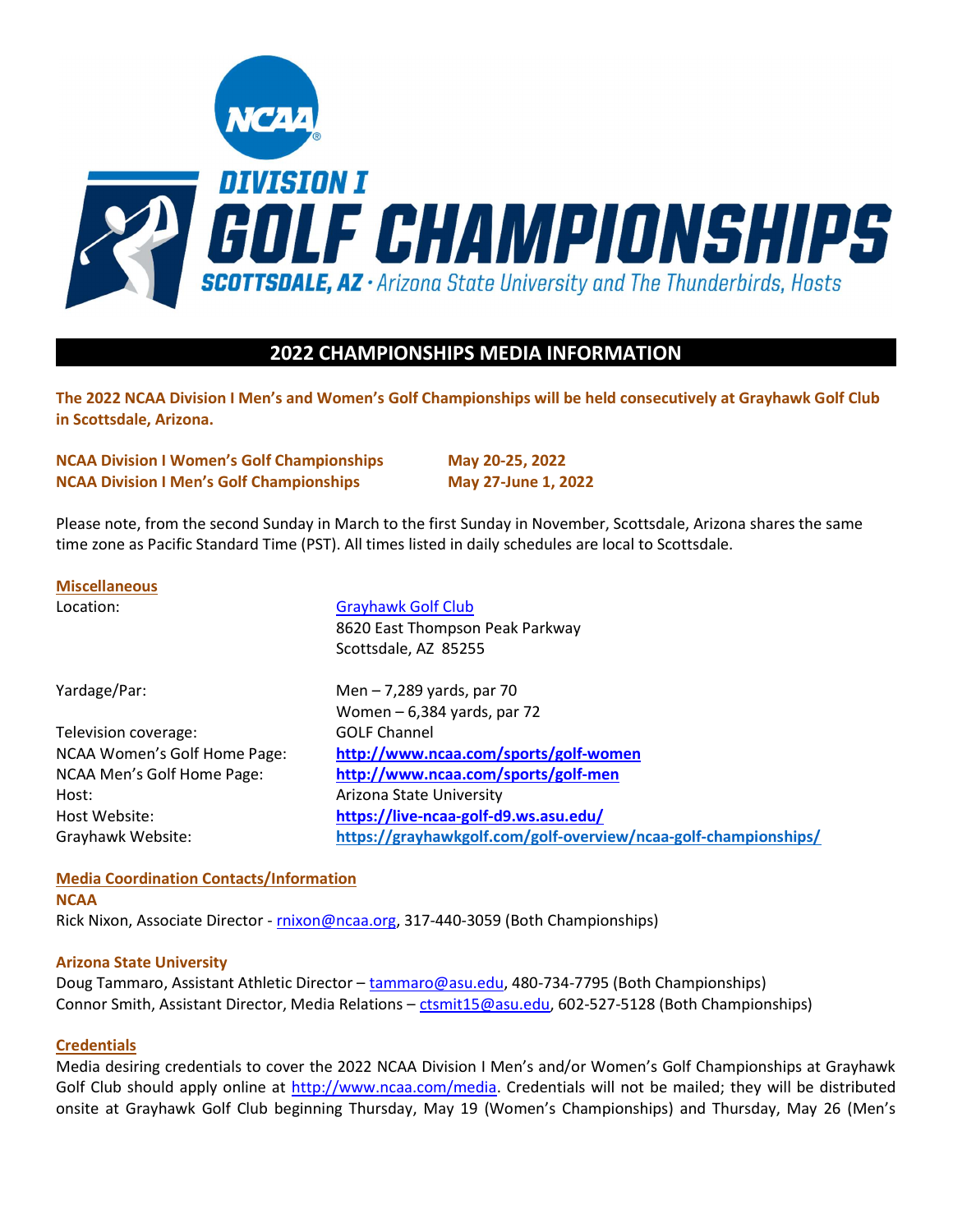Championships). Those media covering both championships will be issued one credential that covers both. Recipients must present a government-issued photo ID to claim credential.

## Media Lodging

There is not a designated media headquarters hotel property for the 2022 championships. A number of properties are available at a variety of price levels in the area (https://www.hotels.com/de1481439/hotels-scottsdale-arizona/).

## Media Parking

Media in need of parking should request a parking pass through the credential application process. Those approved will be provided a Parking Pass on arrival for media parking in the Clubhouse Lot in front of the golf club or in an adjacent lot.

## Media Center

The Media Center, located in the Fairway House at Grayhawk, will serve as the media workroom throughout championship play. Media will be provided a workspace that includes complimentary high-speed wireless access. Media Center hours are 6 a.m. to 9 p.m. each day of competition.

## Records Books

Records books for both championships are available for reference and download here. DI Women's Golf Championships: http://fs.ncaa.org/Docs/stats/golf\_champs\_records/2022/D1Women.pdf DI Men's Golf Championships: http://fs.ncaa.org/Docs/stats/golf\_champs\_records/2022/D1Men.pdf

## NCAA Digital Media Hub/Box Library: Media Information

A limited amount of printed materials will be distributed on-site. All results, tee sheets, team media guides, team notes, flip cards, etc. will be housed and available for download from the NCAA Box Library located in the NCAA Digital Media Hub at https://ncaa.veritone.com. Note: The only way to access this information is to log into the site. For directions on creating an account click here.

## Championship Week Interview Schedule

- All interviews will be conducted on the course following rounds outside the 9th and 18th greens and scoring tent.
- The NCAA can arrange for virtual interviews upon request from media. Please contact Rick Nixon, Doug Tammaro or Connor Smith (contact information above).
- School media relations directors are encouraged to conduct virtual interviews with student-athletes and coaches throughout championship play.
- Golf Channel sit-down interviews will be conducted Sunday following play with several of the top individuals in contention for the individual championship, Monday with the individual medalist, Tuesday with teams advancing to the championship match and Wednesday with both teams following play.

#### On-Course Photography

The 2022 NCAA Men's and Women's Golf Championships will utilize the Rules of Conduct for Photographing PGA TOUR Events:

- Photographers must not disrupt play or distract golfers at any time.
- Do not fire your camera until AFTER the golfer has made contact with the ball.
- Those with "inside the ropes" access MUST remain within ONE-ARM'S LENGTH of the ropes at all times.
- If an NCAA representative, official or golfer asks you to move, do so quickly and without discussion.
- When around a tee box, ensure you are not on the teeing surface.
- Avoid moving around the putting green while golfers are hitting from the fairway.
- When greenside, avoid being directly in the player's line of vision.
- When players are on the green, limit movement to a minimum to avoid distracting players.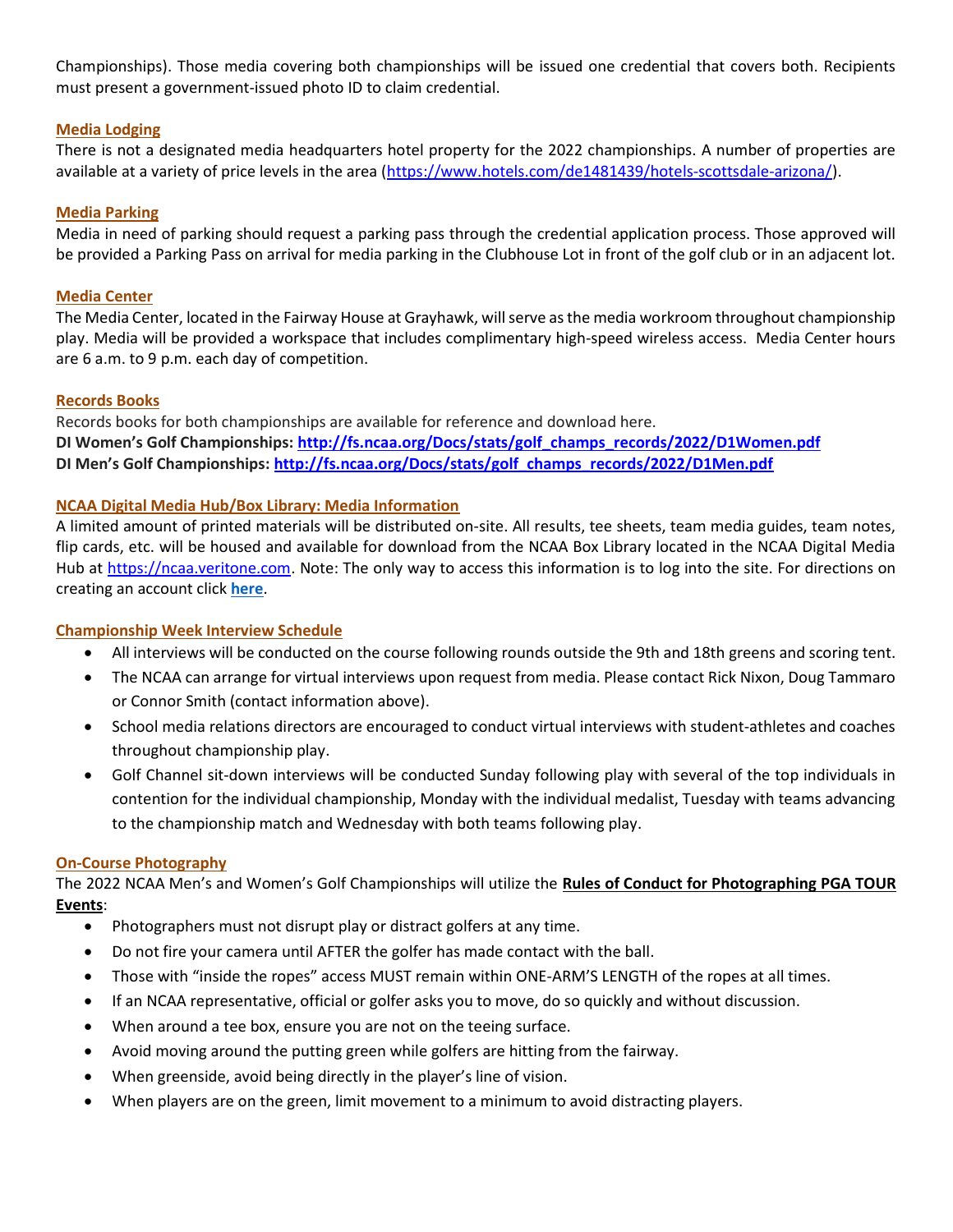- DO NOT ask players to pose during a competitive round.
- All credentialed photographers are expected to conduct themselves as professionals.
- Rule violations may result in loss of credential.

## Live Streaming and Social Media Usage Guidelines

GOLF Channel is the exclusive broadcast home of the 2022 NCAA Division I Men's and Women's Golf Championships. From Monday through Wednesday of each respective championship week, when live coverage is being aired on GOLF Channel, use of any device that produces live streaming of the event through social media outlets or other distribution methods is NOT ALLOWED.

Those wishing to use live streaming technology when GOLF Channel is not on air may do so with proper streaming rights/approval from Turner Sports, which owns the NCAA Championships digital rights. Please apply at http://www.ncaa.com/rights-request. Please use the #NCAAGOLF hashtag on any streams and save those feeds to your device, if possible. If you capture a great shot or a fun video that would be good to use in the broadcast, GOLF Channel might be interested in securing that from you with your permission.

Use of live streaming technology in the media interview room will be permitted if that news conference is not being carried live by GOLF Channel.

## Telephone and Data Services

Complimentary wireless services will be provided for all credentialed media.

## Championships Format

Finals play for both championships consist of three days of stroke play on Friday thru Sunday (54 holes), after which the top 15 teams and nine individuals not on an advancing team will be determined. That is followed by a final day of 18 holes of stroke play (Monday) to determine the top eight teams that will advance to match play as well as the 72-hole individual champion. The team national champion will be determined by a match-play format that will consist of quarterfinals and semifinals conducted on Tuesday, followed by the finals on Wednesday.

The 2022 championships competition schedule will be as follows:

| Wednesday | Teams arrive.                                                                                                                                                                                 |
|-----------|-----------------------------------------------------------------------------------------------------------------------------------------------------------------------------------------------|
| Thursday  | Practice round.                                                                                                                                                                               |
| Friday    | First day of stroke play competition (18 holes).                                                                                                                                              |
| Saturday  | Second day of stroke play competition (18 holes).                                                                                                                                             |
| Sunday    | Third day of stroke play competition (18 holes); to determine the top 15 teams along with the top<br>nine individuals not on an advancing team for final 18 holes of stroke-play competition. |
| Monday    | Final round of stroke-play competition; to determine the top eight teams determined for match-<br>play competition and 72-hole individual champion crowned.                                   |
| Tuesday   | Quarterfinals and semifinals of team match play.                                                                                                                                              |
| Wednesday | Championship match to determine team champion.                                                                                                                                                |

## 2022 NCAA DIVISION I WOMEN'S GOLF CHAMPIONSHIPS SCHEDULE

## **SELECTIONS**

# Wednesday, April 27, 4 p.m. ET, GOLF Channel (College Central)

## WOMEN'S REGIONALS

Will take place May 9-11 at six regional sites featuring 12 teams (72 total) and six individuals (36 total). The top four teams and top two individuals (not on an advancing team) will advance from each regional site to the championships, which will be held for the second straight year at Grayhawk Golf Club (Raptor Course) in Scottsdale, Arizona, from May 20-25.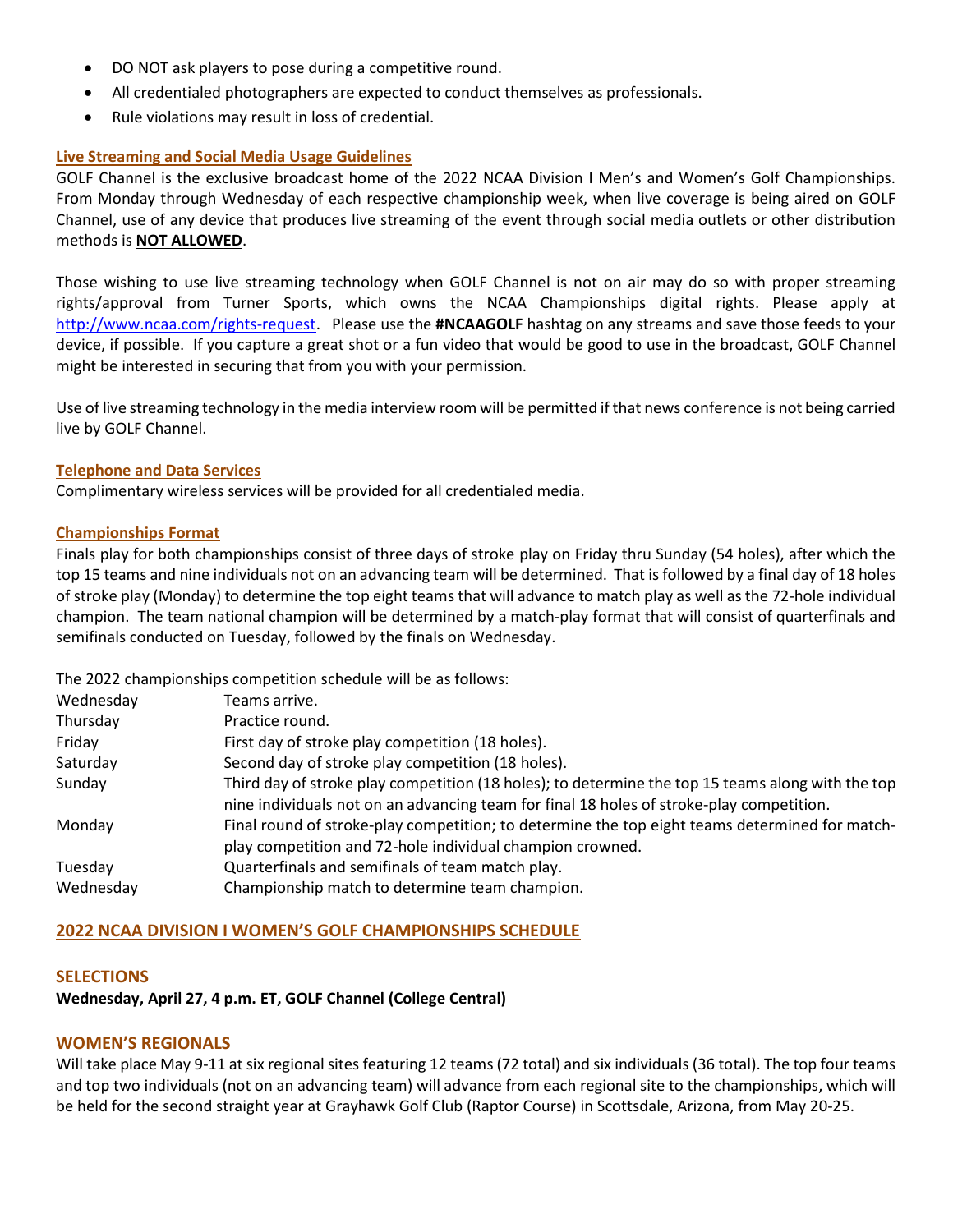#### REGIONAL SITES:

Albuquerque, New Mexico – UNM Championship Course (host – New Mexico) Ann Arbor, Michigan – U-M Golf Course (host: Michigan) Franklin, Tennessee - Vanderbilt Legends Club (host: Vanderbilt) Stanford, California – Stanford Golf Course (host: Stanford) Stillwater, Oklahoma – Karsten Creek Golf Club (host: Oklahoma State) Tallahassee, Florida – Seminole Legacy Golf Club (host: Florida State)

#### WOMEN'S CHAMPIONSHIPS

May 20-25 — 2022 Finals Schedule of Events (All Times Local – Pacific Time – Arizona does not use Daylight Savings Time) Grayhawk Golf Club, Scottsdale, Arizona; Arizona State University, host (Note that Golf Channel re-air times noted below are subject to change)

#### Thursday, May 19

7 a.m. Practice rounds begin

Friday, May 20

6:30 a.m. First-round of stroke play competition

Saturday, May 21

6:30 a.m. Second-round of stroke play competition

#### Sunday, May 22

6:30 a.m. Third-round of stroke play competition (Top 15 teams and 9 individuals not on an advancing team are determined)

### Monday, May 23

| 10 a.m.        | Tee times begin for final round of stroke play competition  |
|----------------|-------------------------------------------------------------|
| Following play | Individual awards ceremony (runner-up followed by medalist) |
|                | Quarterfinal match play pairings determined                 |

#### Golf Channel Coverage

| 2 - 6 p.m.  | <b>Individual National Championship (Live)</b>   |
|-------------|--------------------------------------------------|
| 7 - 11 p.m. | <b>Individual National Championship (Re-Air)</b> |

#### Tuesday, May 24

| 6:20 a.m.      | Quarterfinal - Match #1 and #2 begin (1st and 10th tees)  |
|----------------|-----------------------------------------------------------|
| 7:10 a.m.      | Quarterfinal - Match #3 and #4 begin (1st and 10th tees)  |
| 12:45 p.m.     | Semifinal - Match #5 begins (winners of match #1 and #2)  |
| $1:35$ p.m.    | Semifinal - Match #6 begins (winners of match #3 and #4)  |
| Following play | Semifinalist awards ceremony outside media interview room |
|                | Championship match play pairings determined               |

## Golf Channel Coverage

| $12 a.m. - 2:30am$ | <b>Individual National Championship (Re-Air)</b> |
|--------------------|--------------------------------------------------|
| $6 - 8:30$ a.m.    | <b>Individual National Championship (Re-Air)</b> |
| $9 - 11:30$ a.m.   | <b>Team Match Play Quarterfinals (Live)</b>      |
| $2 - 6$ p.m.       | <b>Team Match Play Semifinals (Live)</b>         |
| $7 - 11$ p.m.      | <b>Team Match Play Semifinals (Re-Air)</b>       |

## Wednesday, May 25

| Approx. 1:35 p.m. |  | Champi |  |
|-------------------|--|--------|--|

onship match begins (winner Match #5 vs. winner of Match #6)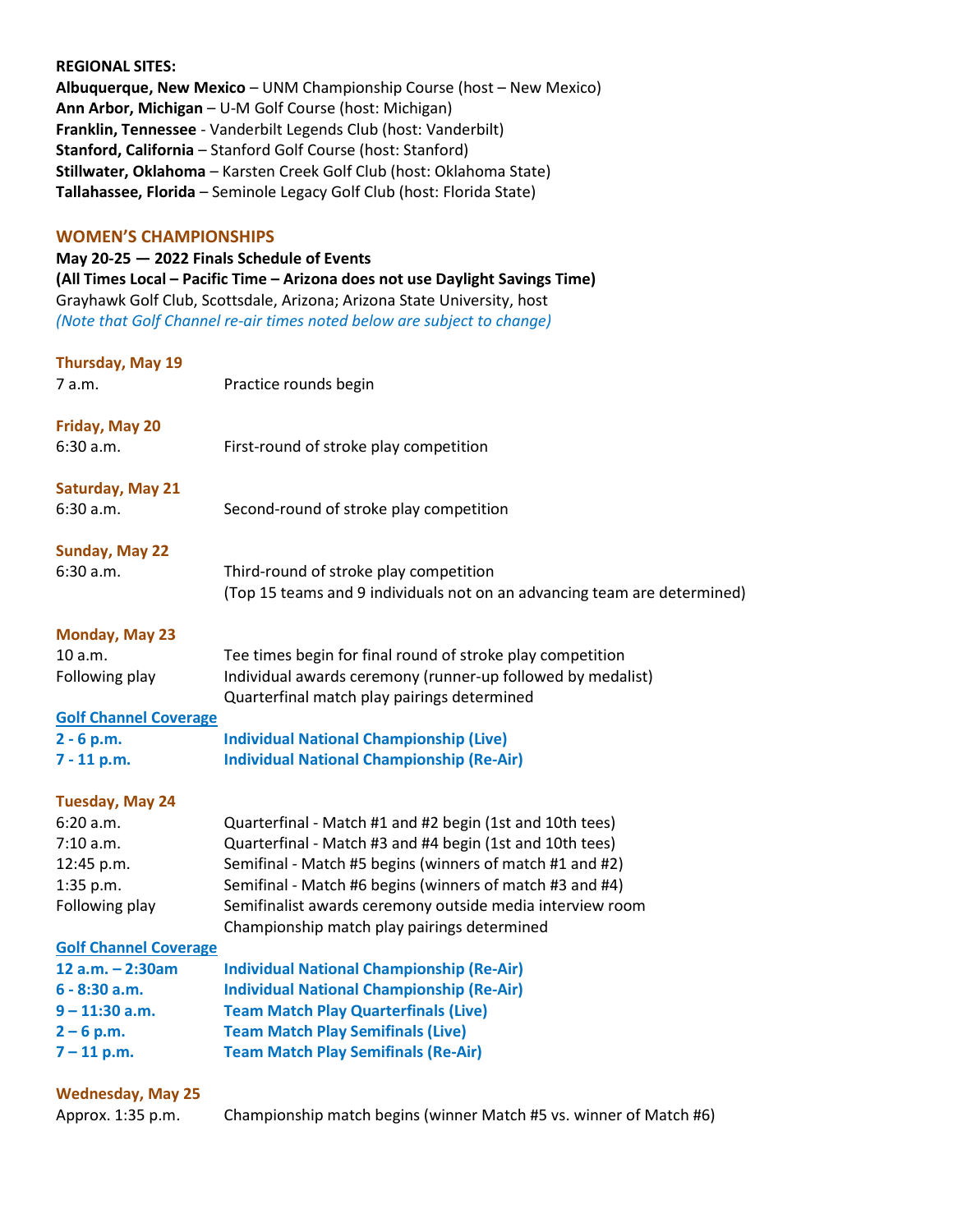| <b>Following Play</b>        | Awards ceremony                                       |
|------------------------------|-------------------------------------------------------|
| <b>Golf Channel Coverage</b> |                                                       |
| $12 - 2$ a.m.                | <b>Team Match Play Semifinals (Re-Air)</b>            |
| $2 - 6 p.m.$                 | <b>Team Match Play National Championship (Live)</b>   |
| $7 - 11$ a.m.                | <b>Team Match Play National Championship (Re-Air)</b> |

## 2022 NCAA DIVISION I MEN'S GOLF CHAMPIONSHIPS SCHEDULE

## **SELECTIONS**

## Wednesday, May 4, 4 p.m. ET, GOLF Channel (College Central)

## MEN'S REGIONALS

May 16-18 – Six regionals – three of which will have 13 teams and 10 individuals and three will have 14 teams and five individuals. The top five teams (30 teams total) and the low individual not on an advancing team (six individuals total) from each regional site will advance to play in the championships at Grayhawk Golf Club in Scottsdale, Ariz.

#### REGIONAL SITES:

Bryan, Texas - Traditions Club (host: Texas A&M) Columbus, Ohio – OSU Golf Club – Scarlet Course (host: Ohio State) New Haven, Connecticut – Yale Golf Course (host: Yale) Norman, Oklahoma – Jimmie Austin Golf Club (host: Oklahoma) Palm Beach Gardens, Florida – PGA National Resort – Champions Course (host: Florida Atlantic) Stockton, California – The Reserve at Spanos Park (host: Pacific)

### MEN'S CHAMPIONSHIPS

## May 27-June 1 — 2022 Finals Schedule of Events (All Times Local – Pacific Time – Arizona does not use Daylight Savings Time) Grayhawk Golf Club, Scottsdale, Arizona; Arizona State University, host (Note that Golf Channel re-air times noted below are subject to change)

## Thursday, May 26

| 6 a.m.           | Practice rounds begin                                                    |
|------------------|--------------------------------------------------------------------------|
| Friday, May 27   |                                                                          |
| 6:10 a.m.        | First-round of stroke play competition                                   |
| Saturday, May 28 |                                                                          |
| 6:10 a.m.        | Second-round of stroke play competition                                  |
| Sunday, May 29   |                                                                          |
| 6:10 a.m.        | Third-round of stroke play competition                                   |
|                  | (Top 15 teams and 9 individuals not on an advancing team are determined) |
| Monday, May 30   |                                                                          |
| 10 a.m.          | Tee times begin for final round of stroke play competition               |
| Following play   | Individual awards ceremony                                               |
|                  | Quarterfinal match play pairings determined                              |

Golf Channel Coverage